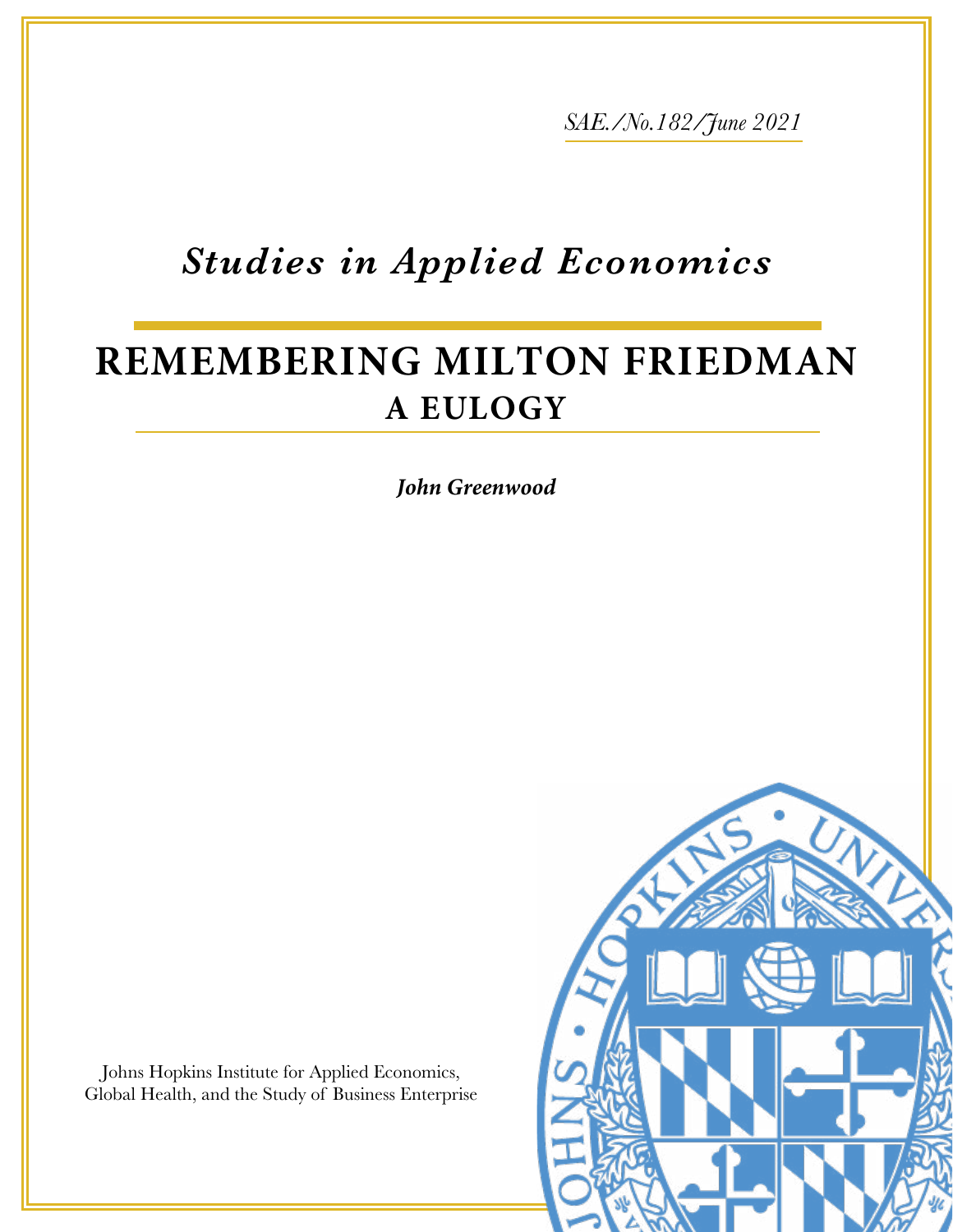## **Remembering Milton Friedman - A Eulogy**

By John Greenwood

Copyright 2006 by John Greenwood.

This work may be reproduced or adapted provided that no fee is charged, and the original source is properly credited.

## **About the Series**

The *Studies in Applied Economics* series is under the general direction of Professor Steve H. Hanke, Founder and Co-Director of the Johns Hopkins Institute for Applied Economics, Global Health, and the Study of Business Enterprise [\(hanke@jhu.edu\)](mailto:hanke@jhu.edu). This working paper is one in a series on currency boards and monetary systems. The working papers will fill gaps in the history, statistics, and scholarship of the subject. The authors are mainly students at the Johns Hopkins University in Baltimore.

## **About the Author**

John Greenwood is the Chief Economist at Invesco Ltd., a global asset management company. As editor of the *Asian Monetary Monitor* over the period 1977-96, he is widely credited as the designer of the restored currency board system in Hong Kong at the time of the currency crisis in 1983, a model for numerous subsequent currency board systems. Holding an MA and Honorary Doctorate from the University of Edinburgh, he is the author of "Hong Kong's Link to the US Dollar – Origins and Evolution" (Hong Kong University Press, 2007). He has been a Fellow at the Johns Hopkins Institute for Applied Economics, Global Health, and the Study of Business Enterprise since June 2016.

#### **Abstract**

Milton Friedman is widely known as a brilliant teacher and theoretical economist, but he was also intensely interested in the practical application of his theoretical analysis. In this eulogy, given at the Institute of Economic Affairs (I.E.A.) in London soon after Friedman's death, I recall two striking examples of these aptitudes. First, anticipating the breakdown of the Bretton Woods system of fixed exchange rates, he advocated the introduction of currency futures by the Chicago Mercantile Exchange. These instruments have subsequently become indispensable for portfolio managers and currency traders around the world. Second, although Friedman was renowned for his advocacy of floating exchange rates, he was also at the same time an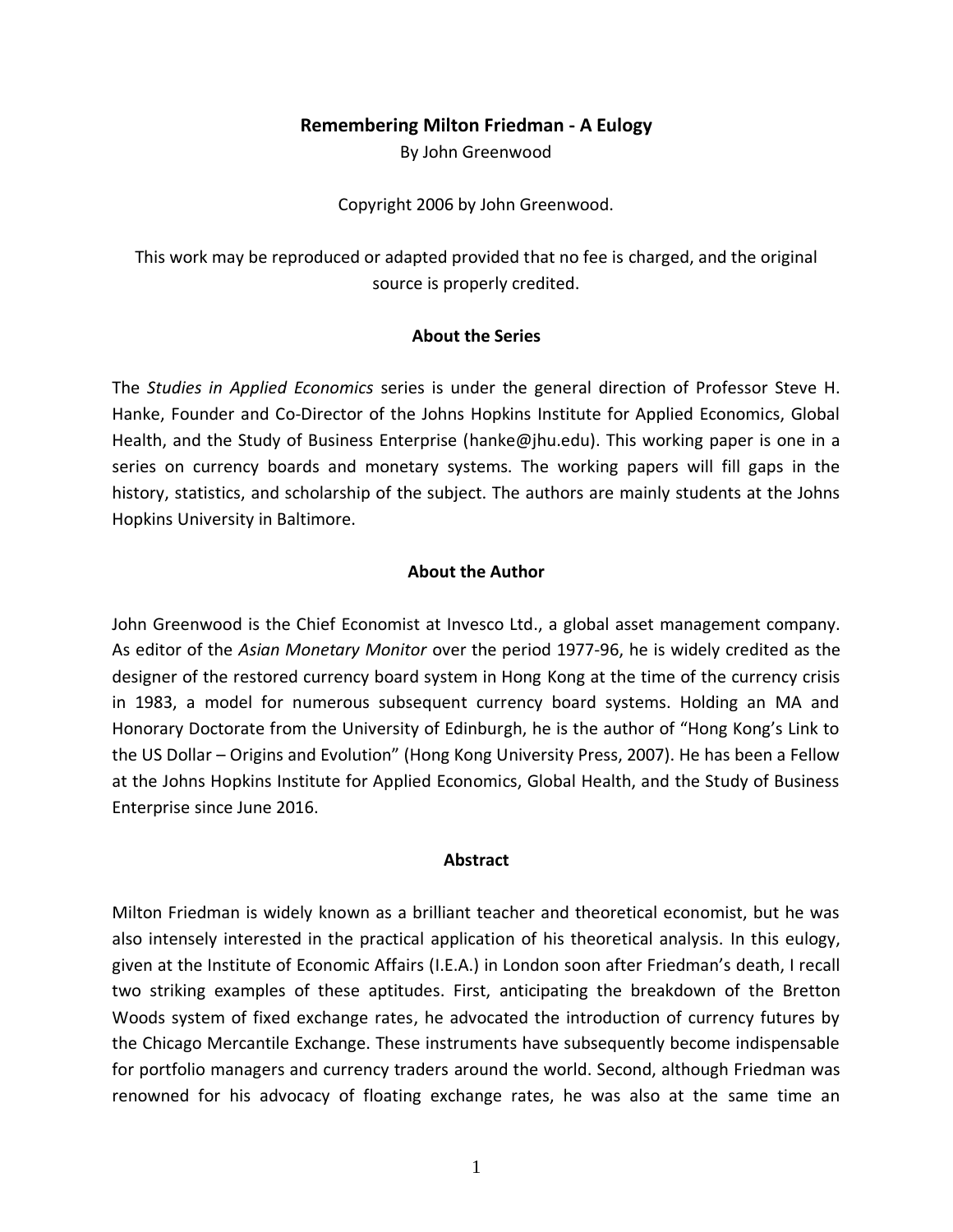advocate of fixed exchange rate systems, or currency boards, for small open economies. This idea led to his direct involvement with the stabilization of the Hong Kong dollar after its collapse in 1983. Friedman's mastery of academic economic analysis no doubt reinforced his confidence in the implementation of those ideas.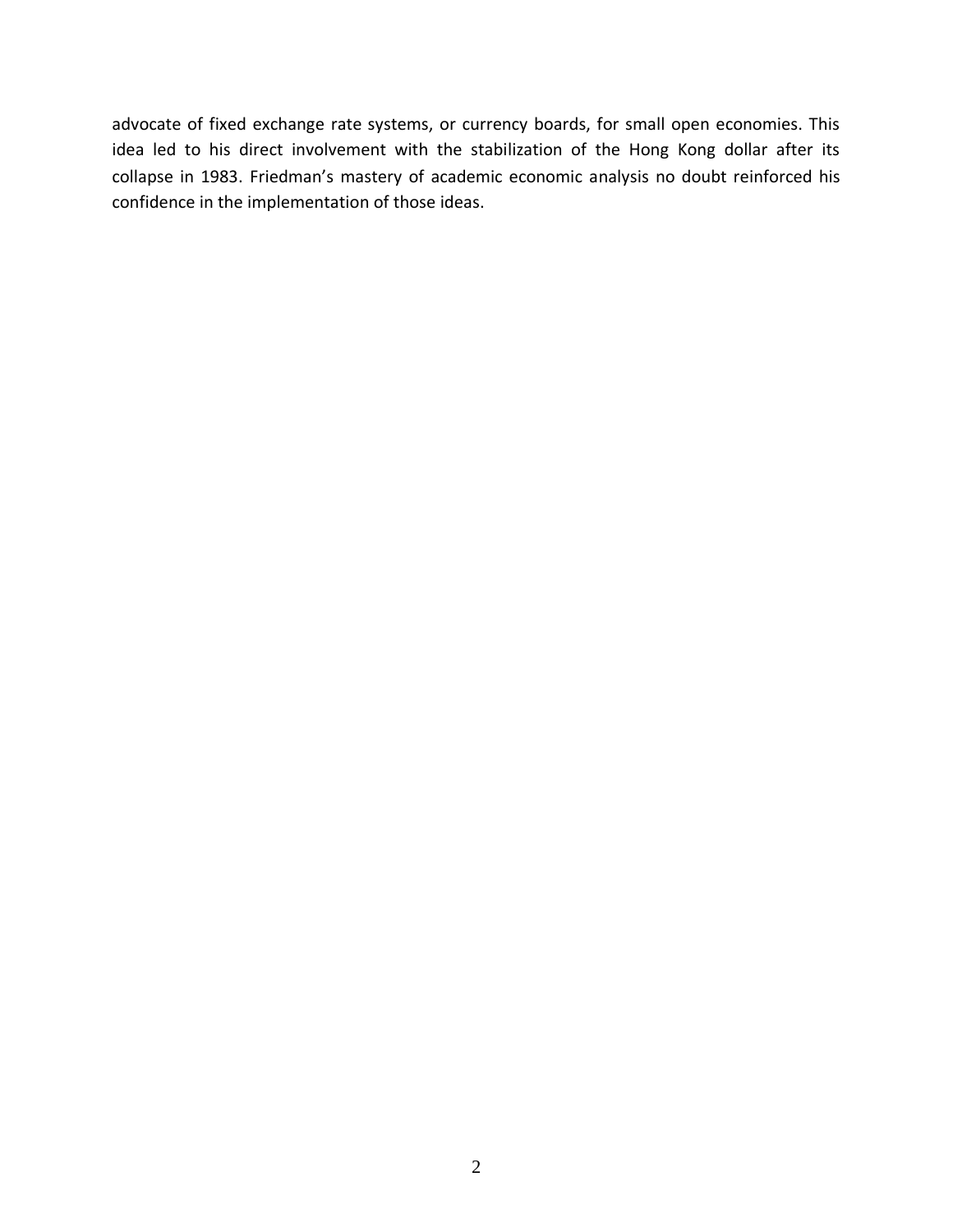#### REMEMBERING MILTON FRIEDMAN

## John Greenwood<sup>1</sup> A Talk Given at the Institute of Economic Affairs, London December 14, 2006

I was privileged to meet Milton Friedman when I was a student in Japan in 1969. The lecture that he gave that August afternoon in the Nihon Keizai Shimbun Hall in Tokyo on "Monetary versus Fiscal Policy" had a profound impact on my thinking. He inspired me to undertake economic research in Japan, and this decision set the course for my career. He remained an unfailingly loyal friend and supporter for the next 37 years.

Tonight, I want to discuss two related topics in economic analysis that will illustrate Friedman's extraordinary ability to combine the most rigorous of academic arguments with the practical application of those ideas in the real world – currency futures and exchange rates. Many academics are happy to develop a theory, but when it comes to implementation they often step back and leave that to others. Not Milton Friedman.

Friedman became well known from the early 1950s onwards for his advocacy of flexible exchange rates. By the late 1960s and early 1970s his academic advocacy had become a one-man campaign to end the Bretton Woods system of fixed but adjustable exchange rates (and the periodic crises they created), and to replace them with floating exchange rates. Much to the consternation of central bankers he predicted not only that the shift to floating exchange rates was inevitable, but also that this eventuality would be highly desirable. Variable (but relatively stable) exchange rates had after all been the subject of his famous article, "The Case for Flexible Exchange Rates," twenty years earlier in 1953.<sup>2</sup>

Perhaps less well known is that this advocacy positioned him to become the intellectual godfather of financial derivatives. This came about because he clearly foresaw – ahead of other economists of the day – the imminent demise of the Bretton Woods system. But he did not stop there. He also foresaw that to deal with some of the practical consequences of exchange rates that were free to vary on a day-to-day basis, traders, bankers, businessmen and investors would need wide and deep markets in currency futures, which until then had not existed. (Forward contracts arranged by banks already existed, but this was essentially an OTC market limited to substantial bank clients with approved trade transaction requirements, not a market based on a formal exchange where anyone could hedge or speculate at will.)

In the words of the Chicago-based lawyer and founder of the Chicago International Money Market, Leo Melamed: "I asked him [Friedman] whether he would endorse – when Bretton Woods collapsed – the concept of futures contracts in foreign exchange. Without hesitation, Dr. Friedman embraced the concept and authored a study in December 1971 which became the intellectual foundation for the birth of currency futures. It was not a major treatise, hundreds of pages long with footnotes and a bibliography. The world-renowned economist stated all he

<sup>&</sup>lt;sup>1</sup> Mr. Greenwood is Chief Economist of Invesco. Between 1977 and 1996 he was the publisher and editor of the *Asian Monetary Monitor* in Hong Kong.

<sup>2</sup> Friedman M. (1953), *Essays in Positive Economics*, University of Chicago Press, Chicago, U.S.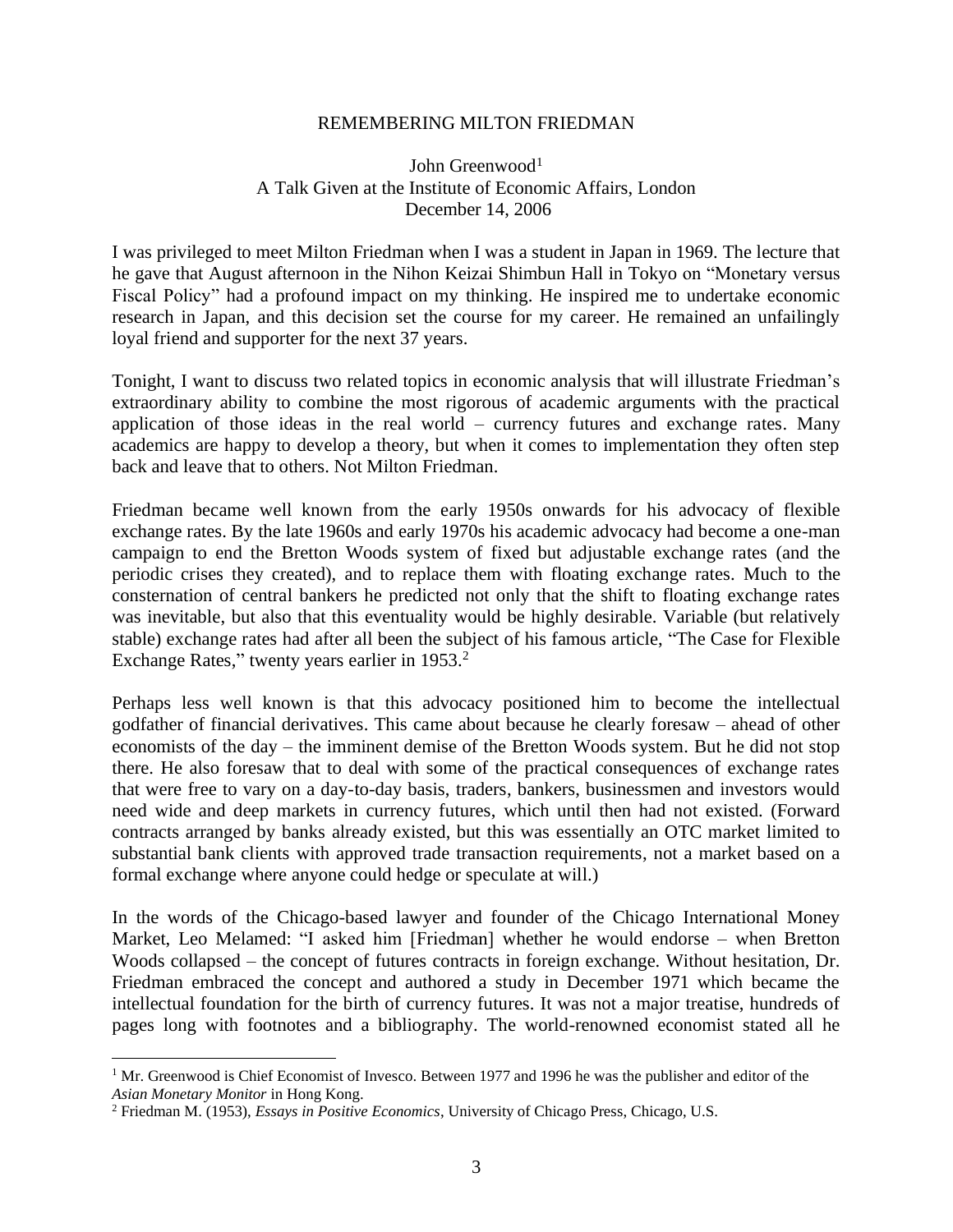needed in just 11 pages. His paper, entitled 'The Need for Futures Markets in Currencies,' provided us with academic authenticity of the highest magnitude to prove that our theory was a viable necessity. As I have often stated, Professor Friedman gave my idea the credibility without which the concept might never have become a reality. For with Dr. Friedman's paper in hand, I was able to convince government officials, bank presidents and the brokerage community of the Chicago Mercantile Exchange that the idea had merit."

In effect Friedman created the intellectual framework for the extension of futures markets from their agricultural base (wheat, pork bellies, and the like) to financial instruments. Five months later, in May 1972, the Chicago International Money Market opened. Futures in gold, interest rates, Treasuries and stock indices followed, and in time the modern world of derivatives and risk management was born.

To give some of the flavour of that paper it is worthwhile to quote Friedman's concluding paragraph: "To summarize this analysis: changes in the international financial structure will create a great expansion in the demand for foreign cover. It is highly desirable that this demand be met by as broad, deep, as resilient a futures market in foreign currencies as possible in order to facilitate foreign trade and investment. Such a wider market is almost certain to develop in response to the demand. The major open question is where. The U.S. is the natural place, and it is very much in the interests of the U.S. that it should develop here. Its development here will encourage the growth of other financial activities in this country, providing both additional income in the form of services, and easing the problem of executing monetary policy." Most of these predictions have proven correct.

The other topic that I want to focus on this evening is Milton Friedman's position in the debate on fixed versus floating exchange rates. In particular I want to illustrate Friedman's versatility and his intense interest in real-world problems by telling you about his involvement with the fixing of the Hong Kong dollar in October 1983. As many of you will know, after a decade of floating between November 1974 and mid 1983, Hong Kong faced a currency crisis that caused the Hong Kong dollar to plunge 40% in the space of a couple of months. Living in Hong Kong at the time I had studied the problem extensively and published several papers on the topic in *Asian Monetary Monitor*, a bi-monthly journal. Among other solutions I had proposed a restoration of the old currency board mechanism that had been used in British colonies and elsewhere – essentially a fixed exchange rate system with 100% foreign exchange reserves as cover for the local banknote issue.

I had made little headway with the currency board proposal in the preceding year or two, so when the crisis came in September of 1983, like Leo Melamed, I sought out the strongest academic backing for my proposal that I could muster. Among others I consulted Alan Walters and Maxwell Fry, but I also consulted Milton Friedman. In his autobiography with Rose Friedman, *Two Lucky People,* he recounts his role: "John was on the phone almost nightly conferring […] with me on the details of the proposed reform" (p.326). Milton was pleased to have what he called a ringside seat, and had numerous helpful suggestions, especially on the detailed mechanics of the proposal.